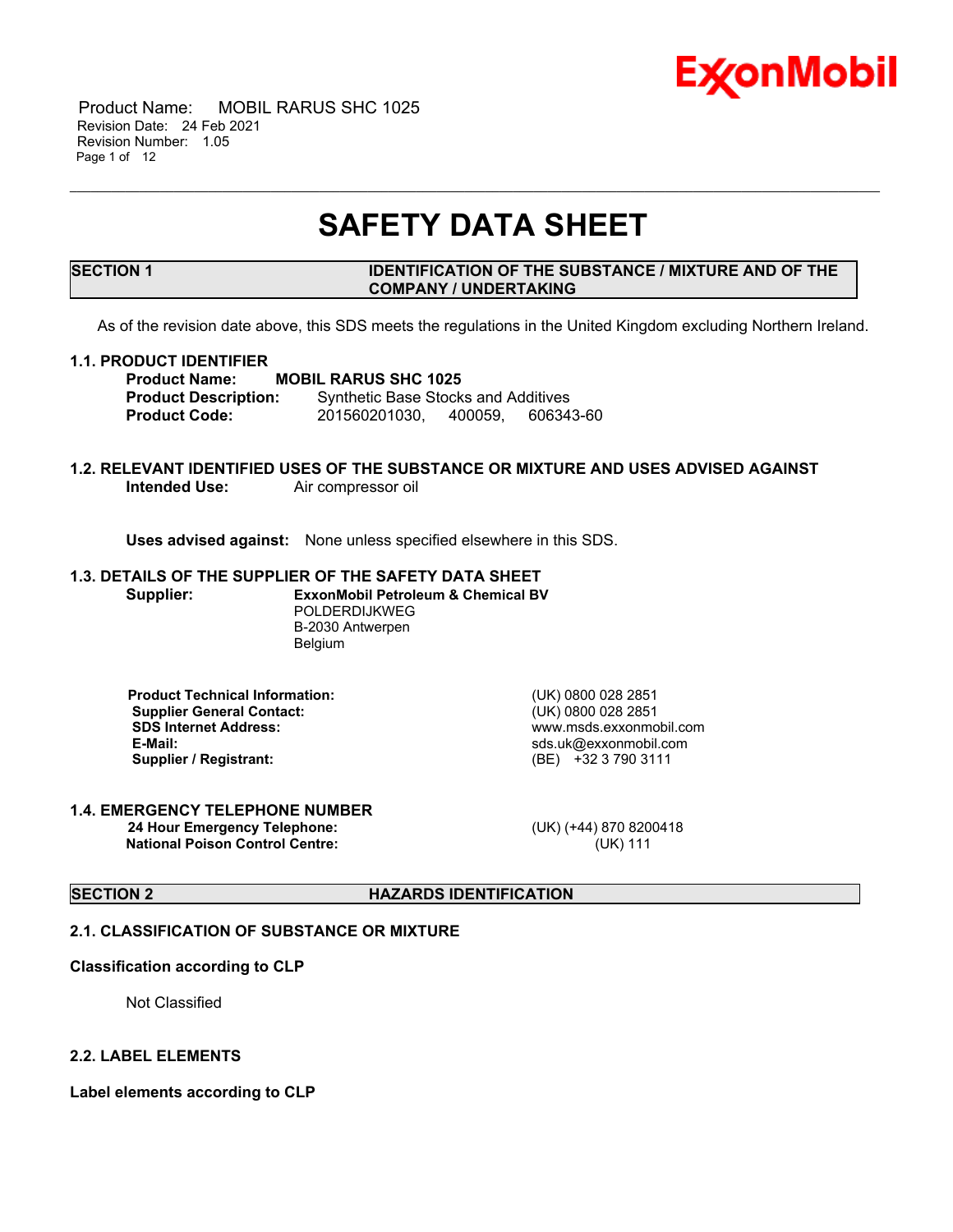

 Product Name: MOBIL RARUS SHC 1025 Revision Date: 24 Feb 2021 Revision Number: 1.05 Page 2 of 12

#### **Hazard Statements:**

#### Supplemental:

EUH210: Safety data sheet available on request.

#### **2.3. OTHER HAZARDS**

#### **Physical / Chemical Hazards:**

No significant hazards.

#### **Health Hazards:**

High-pressure injection under skin may cause serious damage. Excessive exposure may result in eye, skin, or respiratory irritation.

\_\_\_\_\_\_\_\_\_\_\_\_\_\_\_\_\_\_\_\_\_\_\_\_\_\_\_\_\_\_\_\_\_\_\_\_\_\_\_\_\_\_\_\_\_\_\_\_\_\_\_\_\_\_\_\_\_\_\_\_\_\_\_\_\_\_\_\_\_\_\_\_\_\_\_\_\_\_\_\_\_\_\_\_\_\_\_\_\_\_\_\_\_\_\_\_\_\_\_\_\_\_\_\_\_\_\_\_\_\_\_\_\_\_\_\_\_

#### **Environmental Hazards:**

No significant hazards.Material does not meet the criteria for PBT or vPvB in accordance with REACH Annex XIII.

#### **SECTION 3 COMPOSITION / INFORMATION ON INGREDIENTS**

**3.1. SUBSTANCES** Not Applicable. This material is regulated as a mixture.

#### **3.2. MIXTURES**

This material is defined as a mixture.

#### **Reportable hazardous substance(s) complying with the classification criteria and/or with an exposure limit (OEL)**

| <b>Name</b>                                                                                 | CAS#       | EC#       | <b>Registration#</b> | <b>Concentration</b> | <b>GHS/CLP</b>                                                             |
|---------------------------------------------------------------------------------------------|------------|-----------|----------------------|----------------------|----------------------------------------------------------------------------|
|                                                                                             |            |           |                      |                      | classification                                                             |
| BENZENAMINE, N-PHENYL-, REACTION<br><b>PRODUCTS WITH 2.4.4-</b><br><b>ITRIMETHYLPENTENE</b> | 68411-46-1 | 270-128-1 | 01-2119491299-23     | 1 - < 5%             | [Aquatic Acute 3 H402].<br>Aquatic Chronic 3 H412.<br>ISkin Irrit. 3 H3161 |
| <b>TRIPHENYL PHOSPHATE</b>                                                                  | 115-86-6   | 204-112-2 | 01-2119457432-41     | $0.1 - 5.1\%$        | Aquatic Acute 1 H400 (M<br>factor 1).<br>Aquatic Chronic 2 H411            |

Note - any classification in brackets is a GHS building block that was not adopted in CLP and therefore is not applicable in the countries which have implemented CLP and is shown for informational purposes only.

Note: See SDS Section 16 for full text of hazard statements.

**SECTION 4 FIRST AID MEASURES**

#### **4.1. DESCRIPTION OF FIRST AID MEASURES**

#### **INHALATION**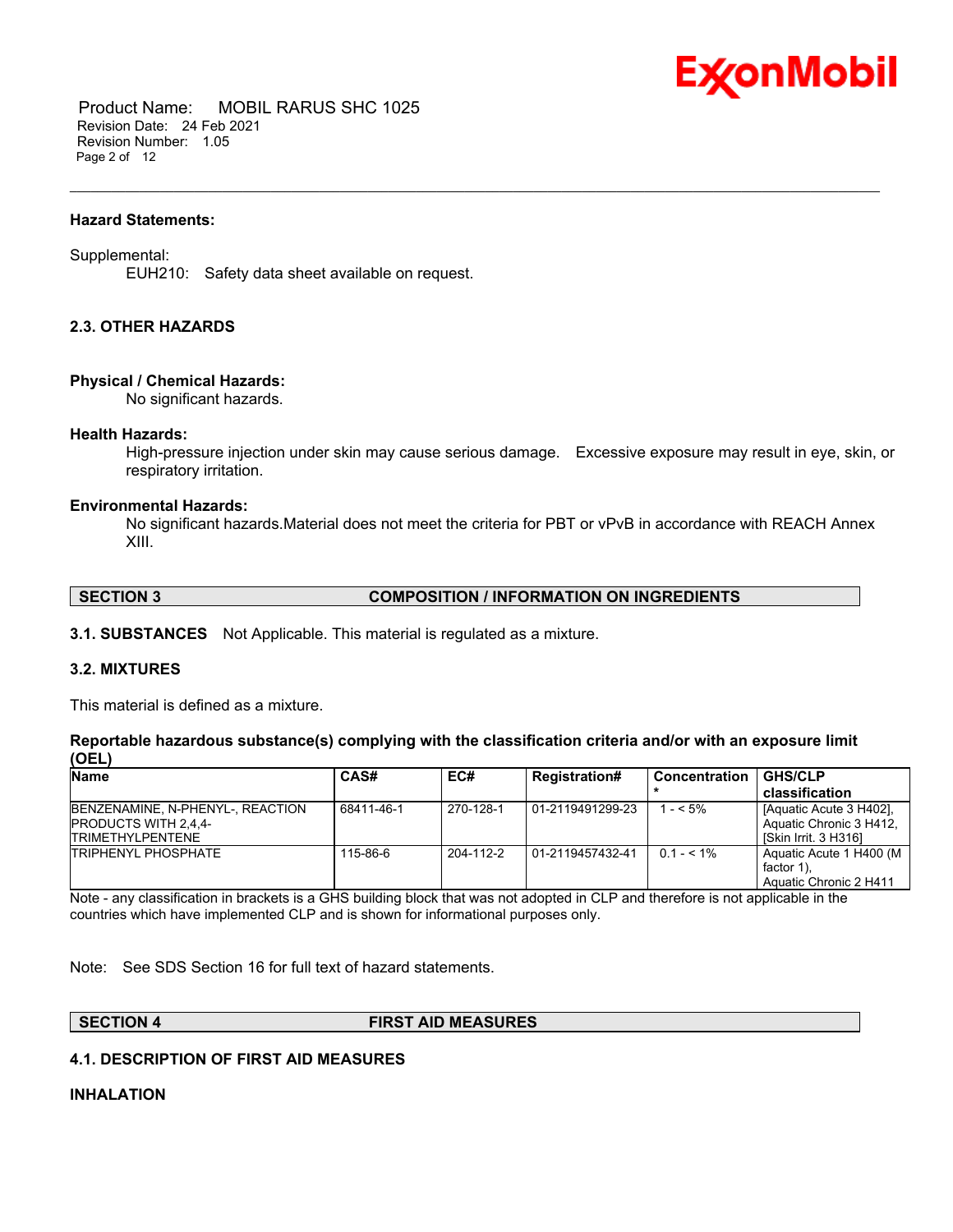

 Product Name: MOBIL RARUS SHC 1025 Revision Date: 24 Feb 2021 Revision Number: 1.05 Page 3 of 12

> Remove from further exposure. For those providing assistance, avoid exposure to yourself or others. Use adequate respiratory protection. If respiratory irritation, dizziness, nausea, or unconsciousness occurs, seek immediate medical assistance. If breathing has stopped, assist ventilation with a mechanical device or use mouth-to-mouth resuscitation.

\_\_\_\_\_\_\_\_\_\_\_\_\_\_\_\_\_\_\_\_\_\_\_\_\_\_\_\_\_\_\_\_\_\_\_\_\_\_\_\_\_\_\_\_\_\_\_\_\_\_\_\_\_\_\_\_\_\_\_\_\_\_\_\_\_\_\_\_\_\_\_\_\_\_\_\_\_\_\_\_\_\_\_\_\_\_\_\_\_\_\_\_\_\_\_\_\_\_\_\_\_\_\_\_\_\_\_\_\_\_\_\_\_\_\_\_\_

#### **SKIN CONTACT**

Wash contact areas with soap and water. If product is injected into or under the skin, or into any part of the body, regardless of the appearance of the wound or its size, the individual should be evaluated immediately by a physician as a surgical emergency. Even though initial symptoms from high pressure injection may be minimal or absent, early surgical treatment within the first few hours may significantly reduce the ultimate extent of injury.

#### **EYE CONTACT**

Flush thoroughly with water. If irritation occurs, get medical assistance.

### **INGESTION**

First aid is normally not required. Seek medical attention if discomfort occurs.

#### **4.2. MOST IMPORTANT SYMPTOMS AND EFFECTS, BOTH ACUTE AND DELAYED**

Local necrosis as evidenced by delayed onset of pain and tissue damage a few hours after injection.

#### **4.3. INDICATION OF ANY IMMEDIATE MEDICAL ATTENTION AND SPECIAL TREATMENT NEEDED**

 The need to have special means for providing specific and immediate medical treatment available in the workplace is not expected.

### **SECTION 5 FIRE FIGHTING MEASURES**

#### **5.1. EXTINGUISHING MEDIA**

**Suitable Extinguishing Media:** Use water fog, foam, dry chemical or carbon dioxide (CO2) to extinguish flames.

**Unsuitable Extinguishing Media:** Straight streams of water

#### **5.2. SPECIAL HAZARDS ARISING FROM THE SUBSTANCE OR MIXTURE**

**Hazardous Combustion Products:** Aldehydes, Incomplete combustion products, Oxides of carbon, Smoke, Fume, Sulphur oxides

#### **5.3. ADVICE FOR FIRE FIGHTERS**

**Fire Fighting Instructions:** Evacuate area. Prevent run-off from fire control or dilution from entering streams, sewers or drinking water supply. Fire-fighters should use standard protective equipment and in enclosed spaces, self-contained breathing apparatus (SCBA). Use water spray to cool fire exposed surfaces and to protect personnel.

#### **FLAMMABILITY PROPERTIES**

**Flash Point [Method]:** >210°C (410°F) [ASTM D-92] **Upper/Lower Flammable Limits (Approximate volume % in air):** UEL: 7.0 LEL: 0.9 [Estimated] **Autoignition Temperature:** No data available

### **SECTION 6 ACCIDENTAL RELEASE MEASURES**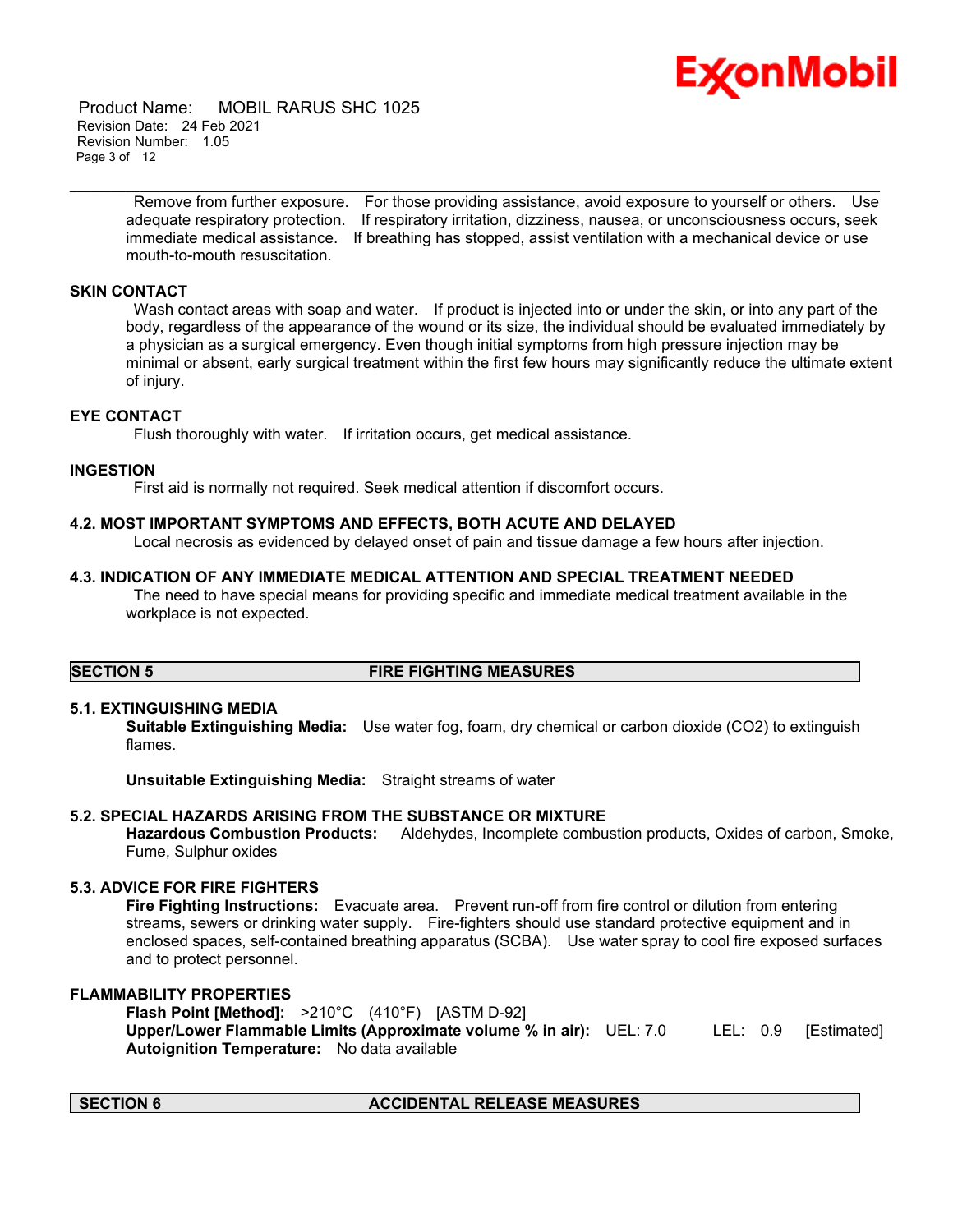

 Product Name: MOBIL RARUS SHC 1025 Revision Date: 24 Feb 2021 Revision Number: 1.05 Page 4 of 12

#### **6.1. PERSONAL PRECAUTIONS, PROTECTIVE EQUIPMENT AND EMERGENCY PROCEDURES**

#### **NOTIFICATION PROCEDURES**

In the event of a spill or accidental release, notify relevant authorities in accordance with all applicable regulations.

\_\_\_\_\_\_\_\_\_\_\_\_\_\_\_\_\_\_\_\_\_\_\_\_\_\_\_\_\_\_\_\_\_\_\_\_\_\_\_\_\_\_\_\_\_\_\_\_\_\_\_\_\_\_\_\_\_\_\_\_\_\_\_\_\_\_\_\_\_\_\_\_\_\_\_\_\_\_\_\_\_\_\_\_\_\_\_\_\_\_\_\_\_\_\_\_\_\_\_\_\_\_\_\_\_\_\_\_\_\_\_\_\_\_\_\_\_

#### **PROTECTIVE MEASURES**

Avoid contact with spilled material. See Section 5 for fire fighting information. See the Hazard Identification Section for Significant Hazards. See Section 4 for First Aid Advice. See Section 8 for advice on the minimum requirements for personal protective equipment. Additional protective measures may be necessary, depending on the specific circumstances and/or the expert judgment of the emergency responders.

#### **6.2. ENVIRONMENTAL PRECAUTIONS**

Large Spills: Dyke far ahead of liquid spill for later recovery and disposal. Prevent entry into waterways, sewers, basements or confined areas.

#### **6.3. METHODS AND MATERIAL FOR CONTAINMENT AND CLEANING UP**

**Land Spill:** Stop leak if you can do so without risk. Recover by pumping or with suitable absorbent.

**Water Spill:** Stop leak if you can do so without risk. Confine the spill immediately with booms. Warn other shipping. Remove from the surface by skimming or with suitable absorbents. Seek the advice of a specialist before using dispersants.

Water spill and land spill recommendations are based on the most likely spill scenario for this material; however, geographic conditions, wind, temperature, (and in the case of a water spill) wave and current direction and speed may greatly influence the appropriate action to be taken. For this reason, local experts should be consulted. Note: Local regulations may prescribe or limit action to be taken.

#### **6.4. REFERENCES TO OTHER SECTIONS**

See Sections 8 and 13.

#### **SECTION 7 HANDLING AND STORAGE**

#### **7.1. PRECAUTIONS FOR SAFE HANDLING**

 This material is not intended for use in air compressors for breathing applications. Prevent small spills and leakage to avoid slip hazard. Material can accumulate static charges which may cause an electrical spark (ignition source). When the material is handled in bulk, an electrical spark could ignite any flammable vapors from liquids or residues that may be present (e.g., during switch-loading operations). Use proper bonding and/or earthing procedures. However, bonding and earthing may not eliminate the hazard from static accumulation. Consult local applicable standards for guidance. Additional references include American Petroleum Institute 2003 (Protection Against Ignitions Arising out of Static, Lightning and Stray Currents) or National Fire Protection Agency 77 (Recommended Practice on Static Electricity) or CENELEC CLC/TR 50404 (Electrostatics - Code of practice for the avoidance of hazards due to static electricity).

**Static Accumulator:** This material is a static accumulator.

#### **7.2. CONDITIONS FOR SAFE STORAGE, INCLUDING ANY INCOMPATIBILITIES**

The type of container used to store the material may affect static accumulation and dissipation. Do not store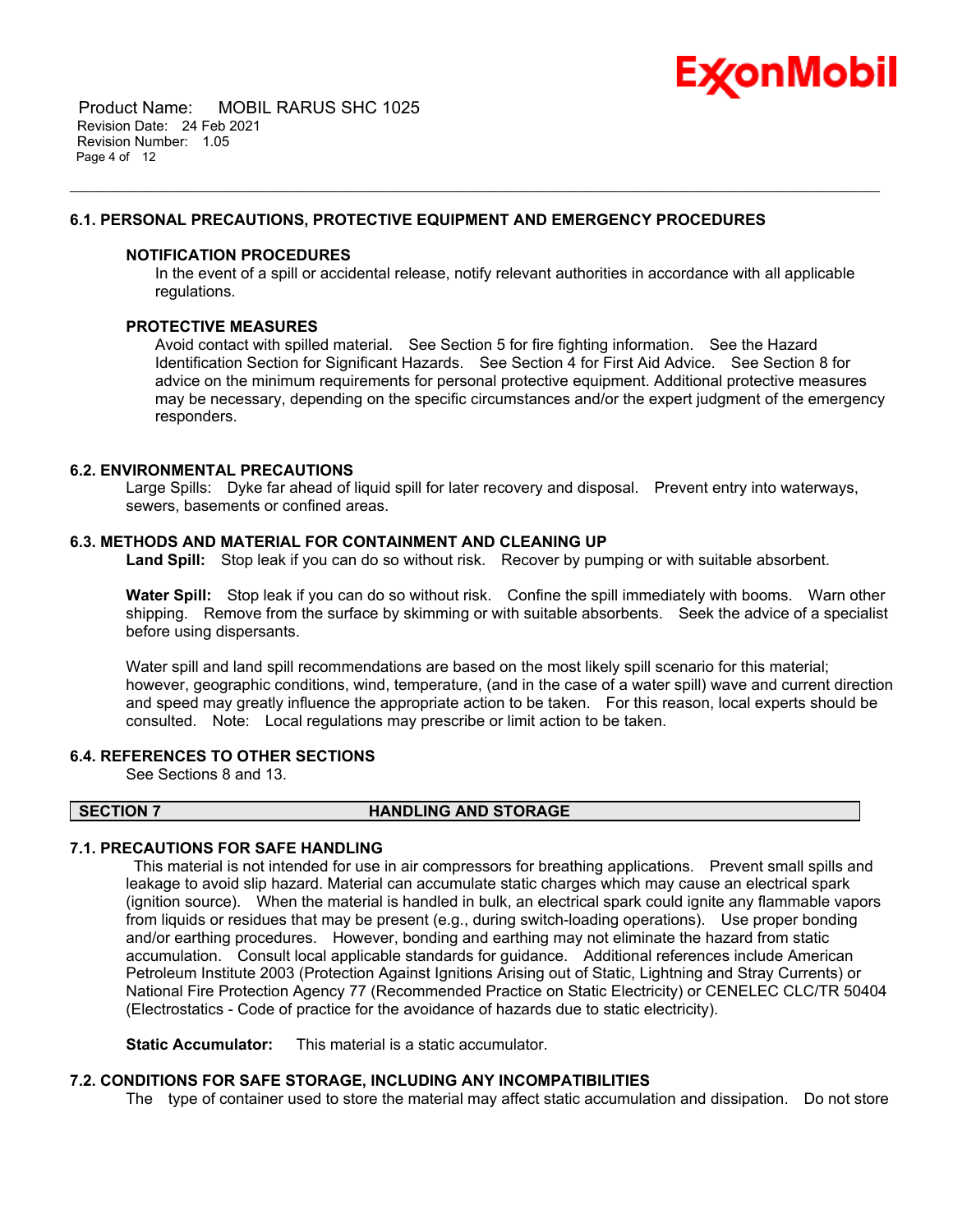

 Product Name: MOBIL RARUS SHC 1025 Revision Date: 24 Feb 2021 Revision Number: 1.05 Page 5 of 12

in open or unlabelled containers. Keep away from incompatible materials.

#### **7.3. SPECIFIC END USES**

Section 1 informs about identified end-uses. No industrial or sector specific guidance available.

\_\_\_\_\_\_\_\_\_\_\_\_\_\_\_\_\_\_\_\_\_\_\_\_\_\_\_\_\_\_\_\_\_\_\_\_\_\_\_\_\_\_\_\_\_\_\_\_\_\_\_\_\_\_\_\_\_\_\_\_\_\_\_\_\_\_\_\_\_\_\_\_\_\_\_\_\_\_\_\_\_\_\_\_\_\_\_\_\_\_\_\_\_\_\_\_\_\_\_\_\_\_\_\_\_\_\_\_\_\_\_\_\_\_\_\_\_

### **SECTION 8 EXPOSURE CONTROLS / PERSONAL PROTECTION**

#### **8.1. CONTROL PARAMETERS**

#### **EXPOSURE LIMIT VALUES**

#### **Exposure limits/standards (Note: Exposure limits are not additive)**

| <b>Substance Name</b>      | Form | Limit/Standard |                    | <b>Note</b> | Source       |
|----------------------------|------|----------------|--------------------|-------------|--------------|
| TRIPHENYL PHOSPHATE        |      | <b>STEL</b>    | $6 \text{ ma/m}$ 3 |             | UK EH40      |
| TRIPHENYL PHOSPHATE        |      | TWA            | $3 \text{ mg/m}$   |             | UK EH40      |
| <b>TRIPHENYL PHOSPHATE</b> |      | TWA            | $3 \text{ mg/m}$   |             | <b>ACGIH</b> |

 UK EH40 Workplace Exposure Limits. Exposure limits for use with Control of Substances Hazardous to Health Regulations 2002 (as amended)

**Exposure limits/standards for materials that can be formed when handling this product:** When mists/aerosols can occur the following is recommended:  $5 \text{ mg/m}^3$  - ACGIH TLV (inhalable fraction).

Note: Information about recommended monitoring procedures can be obtained from the relevant agency(ies)/institute(s):

UK Health and Safety Executive (HSE)

#### **8.2. EXPOSURE CONTROLS**

#### **ENGINEERING CONTROLS**

The level of protection and types of controls necessary will vary depending upon potential exposure conditions. Control measures to consider:

No special requirements under ordinary conditions of use and with adequate ventilation.

#### **PERSONAL PROTECTION**

Personal protective equipment selections vary based on potential exposure conditions such as applications, handling practices, concentration and ventilation. Information on the selection of protective equipment for use with this material, as provided below, is based upon intended, normal usage.

**Respiratory Protection:** If engineering controls do not maintain airborne contaminant concentrations at a level which is adequate to protect worker health, an approved respirator may be appropriate. Respirator selection, use, and maintenance must be in accordance with regulatory requirements, if applicable. Types of respirators to be considered for this material include:

No special requirements under ordinary conditions of use and with adequate ventilation.

For high airborne concentrations, use an approved supplied-air respirator, operated in positive pressure mode. Supplied air respirators with an escape bottle may be appropriate when oxygen levels are inadequate,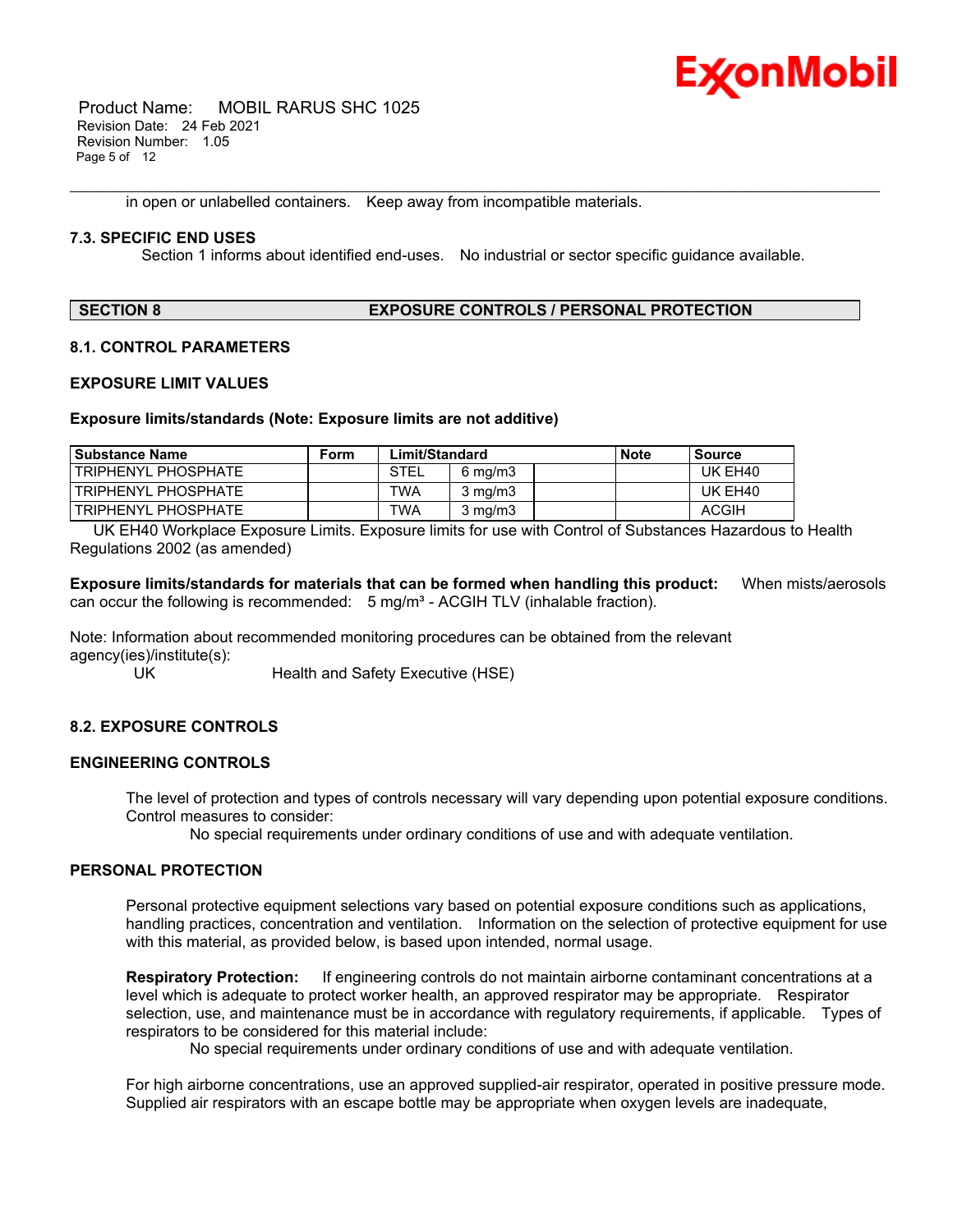

 Product Name: MOBIL RARUS SHC 1025 Revision Date: 24 Feb 2021 Revision Number: 1.05 Page 6 of 12

gas/vapour warning properties are poor, or if air purifying filter capacity/rating may be exceeded.

\_\_\_\_\_\_\_\_\_\_\_\_\_\_\_\_\_\_\_\_\_\_\_\_\_\_\_\_\_\_\_\_\_\_\_\_\_\_\_\_\_\_\_\_\_\_\_\_\_\_\_\_\_\_\_\_\_\_\_\_\_\_\_\_\_\_\_\_\_\_\_\_\_\_\_\_\_\_\_\_\_\_\_\_\_\_\_\_\_\_\_\_\_\_\_\_\_\_\_\_\_\_\_\_\_\_\_\_\_\_\_\_\_\_\_\_\_

**Hand Protection:** Any specific glove information provided is based on published literature and glove manufacturer data. Glove suitability and breakthrough time will differ depending on the specific use conditions. Contact the glove manufacturer for specific advice on glove selection and breakthrough times for your use conditions. Inspect and replace worn or damaged gloves. The types of gloves to be considered for this material include:

No protection is ordinarily required under normal conditions of use.

**Eye Protection:** If contact is likely, safety glasses with side shields are recommended.

**Skin and Body Protection:** Any specific clothing information provided is based on published literature or manufacturer data. The types of clothing to be considered for this material include:

 No skin protection is ordinarily required under normal conditions of use. In accordance with good industrial hygiene practices, precautions should be taken to avoid skin contact.

**Specific Hygiene Measures:** Always observe good personal hygiene measures, such as washing after handling the material and before eating, drinking, and/or smoking. Routinely wash work clothing and protective equipment to remove contaminants. Discard contaminated clothing and footwear that cannot be cleaned. Practice good housekeeping.

#### **ENVIRONMENTAL CONTROLS**

 Comply with applicable environmental regulations limiting discharge to air, water and soil. Protect the environment by applying appropriate control measures to prevent or limit emissions.

#### **SECTION 9 PHYSICAL AND CHEMICAL PROPERTIES**

**Note: Physical and chemical properties are provided for safety, health and environmental considerations only and may not fully represent product specifications. Contact the Supplier for additional information.**

#### **9.1. INFORMATION ON BASIC PHYSICAL AND CHEMICAL PROPERTIES**

**Physical State:** Liquid **Colour:** Pale Yellow **Odour:** Characteristic **Odour Threshold:** No data available **pH:** Not technically feasible **Melting Point:** Not technically feasible **Freezing Point:** No data available **Initial Boiling Point / and Boiling Range:** > 316°C (601°F) [Estimated] **Flash Point [Method]:** >210°C (410°F) [ASTM D-92] **Evaporation Rate (n-butyl acetate = 1):** No data available **Flammability (Solid, Gas):** Not technically feasible **Upper/Lower Flammable Limits (Approximate volume % in air):** UEL: 7.0 LEL: 0.9 [Estimated] **Vapour Pressure:** < 0.013 kPa (0.1 mm Hg) at 20 °C [Estimated] **Vapour Density (Air = 1):** > 2 at 101 kPa [Estimated] **Relative Density (at 15 °C):** 0.821 [ASTM D4052] **Solubility(ies): water** Negligible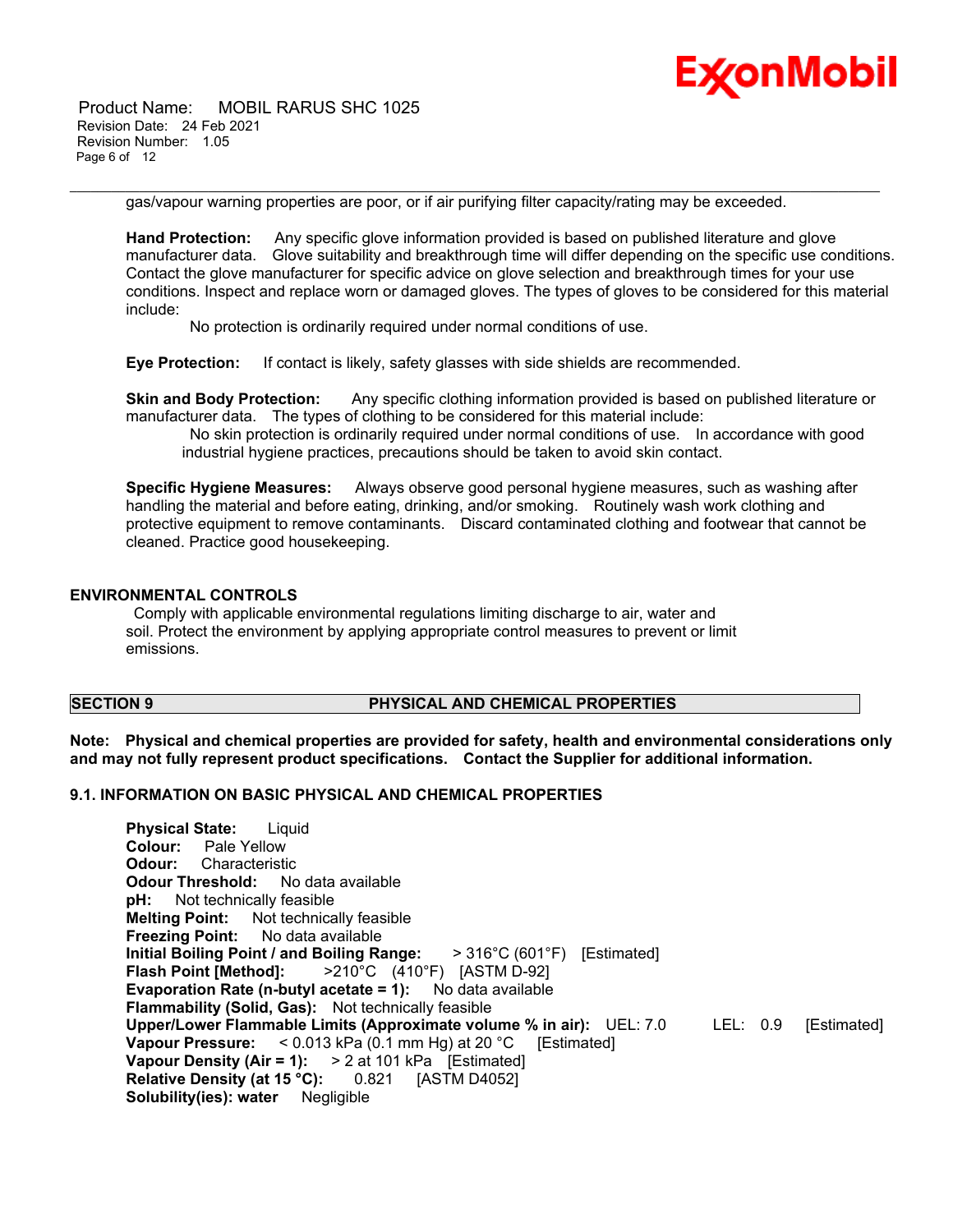

 Product Name: MOBIL RARUS SHC 1025 Revision Date: 24 Feb 2021 Revision Number: 1.05 Page 7 of 12

\_\_\_\_\_\_\_\_\_\_\_\_\_\_\_\_\_\_\_\_\_\_\_\_\_\_\_\_\_\_\_\_\_\_\_\_\_\_\_\_\_\_\_\_\_\_\_\_\_\_\_\_\_\_\_\_\_\_\_\_\_\_\_\_\_\_\_\_\_\_\_\_\_\_\_\_\_\_\_\_\_\_\_\_\_\_\_\_\_\_\_\_\_\_\_\_\_\_\_\_\_\_\_\_\_\_\_\_\_\_\_\_\_\_\_\_\_ **Partition coefficient (n-Octanol/Water Partition Coefficient):** > 3.5 [Estimated] **Autoignition Temperature:** No data available **Decomposition Temperature:** No data available **Viscosity:** 46.25 cSt (46.25 mm2/sec) at 40ºC [ASTM D 445] **Explosive Properties:** None **Oxidizing Properties:** None

#### **9.2. OTHER INFORMATION**

**Pour Point:** -39°C (-38°F) [ASTM D97]

#### **SECTION 10 STABILITY AND REACTIVITY**

**10.1. REACTIVITY:** See sub-sections below.

**10.2. CHEMICAL STABILITY:** Material is stable under normal conditions.

**10.3. POSSIBILITY OF HAZARDOUS REACTIONS:** Hazardous polymerization will not occur.

**10.4. CONDITIONS TO AVOID:** Excessive heat. High energy sources of ignition.

**10.5. INCOMPATIBLE MATERIALS:** Strong oxidisers

**10.6. HAZARDOUS DECOMPOSITION PRODUCTS:** Material does not decompose at ambient temperatures.

#### **SECTION 11 TOXICOLOGICAL INFORMATION**

#### **11.1. INFORMATION ON TOXICOLOGICAL EFFECTS**

| <b>Hazard Class</b>                                               | <b>Conclusion / Remarks</b>                                                                      |
|-------------------------------------------------------------------|--------------------------------------------------------------------------------------------------|
| Inhalation                                                        |                                                                                                  |
| Acute Toxicity: No end point data for<br>material.                | Minimally Toxic. Based on assessment of the components.                                          |
| Irritation: No end point data for material.                       | Negligible hazard at ambient/normal handling temperatures.                                       |
| Ingestion                                                         |                                                                                                  |
| Acute Toxicity: No end point data for<br>material.                | Minimally Toxic. Based on assessment of the components.                                          |
| <b>Skin</b>                                                       |                                                                                                  |
| Acute Toxicity: No end point data for<br>material.                | Minimally Toxic. Based on assessment of the components.                                          |
| Skin Corrosion/Irritation: No end point data<br>for material.     | Negligible irritation to skin at ambient temperatures. Based on<br>assessment of the components. |
| Eye                                                               |                                                                                                  |
| Serious Eye Damage/Irritation: No end point<br>data for material. | May cause mild, short-lasting discomfort to eyes. Based on<br>assessment of the components.      |
| <b>Sensitisation</b>                                              |                                                                                                  |
| Respiratory Sensitization: No end point data<br>lfor material.    | Not expected to be a respiratory sensitizer.                                                     |
| Skin Sensitization: No end point data for<br>material.            | Not expected to be a skin sensitizer. Based on assessment of the<br>components.                  |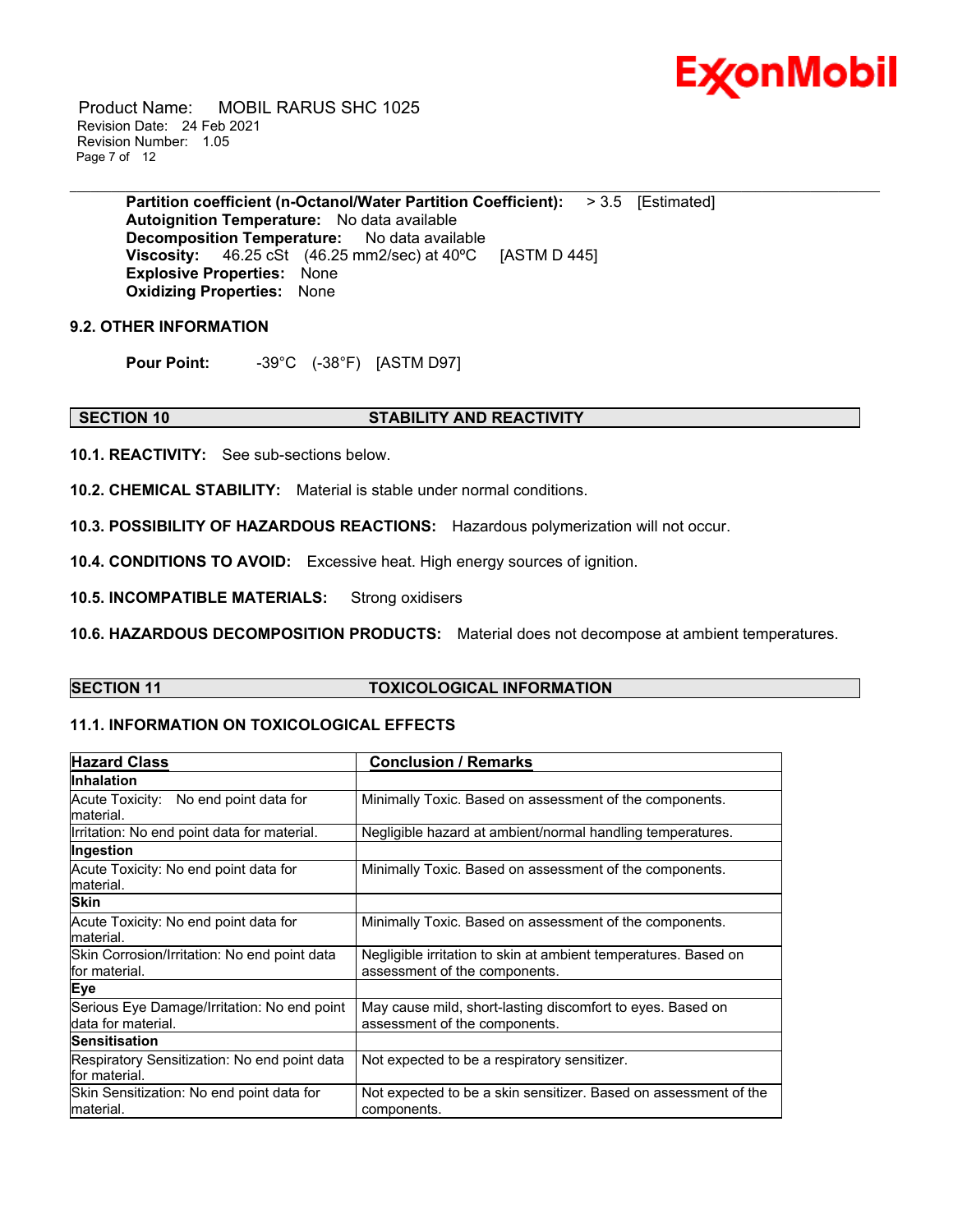

 Product Name: MOBIL RARUS SHC 1025 Revision Date: 24 Feb 2021 Revision Number: 1.05 Page 8 of 12

| Aspiration: Data available.                       | Not expected to be an aspiration hazard.<br>Based on physico-   |
|---------------------------------------------------|-----------------------------------------------------------------|
|                                                   | chemical properties of the material.                            |
| Germ Cell Mutagenicity: No end point data         | Not expected to be a germ cell mutagen. Based on assessment of  |
| for material.                                     | the components.                                                 |
| Carcinogenicity: No end point data for            | Not expected to cause cancer. Based on assessment of the        |
| material.                                         | components.                                                     |
| Reproductive Toxicity: No end point data          | Not expected to be a reproductive toxicant. Based on assessment |
| for material.                                     | of the components.                                              |
| <b>Lactation:</b> No end point data for material. | Not expected to cause harm to breast-fed children.              |
| <b>Specific Target Organ Toxicity (STOT)</b>      |                                                                 |
| Single Exposure: No end point data for            | Not expected to cause organ damage from a single exposure.      |
| material.                                         |                                                                 |
| Repeated Exposure: No end point data for          | Not expected to cause organ damage from prolonged or repeated   |
| material.                                         | exposure. Based on assessment of the components.                |

#### **OTHER INFORMATION**

#### **Contains:**

Synthetic base oils: Not expected to cause significant health effects under conditions of normal use, based on laboratory studies with the same or similar materials. Not mutagenic or genotoxic. Not sensitising in test animals and humans.

\_\_\_\_\_\_\_\_\_\_\_\_\_\_\_\_\_\_\_\_\_\_\_\_\_\_\_\_\_\_\_\_\_\_\_\_\_\_\_\_\_\_\_\_\_\_\_\_\_\_\_\_\_\_\_\_\_\_\_\_\_\_\_\_\_\_\_\_\_\_\_\_\_\_\_\_\_\_\_\_\_\_\_\_\_\_\_\_\_\_\_\_\_\_\_\_\_\_\_\_\_\_\_\_\_\_\_\_\_\_\_\_\_\_\_\_\_

#### **SECTION 12 ECOLOGICAL INFORMATION**

The information given is based on data for the material, components of the material, or for similar materials, through the application of bridging principals.

#### **12.1. TOXICITY**

Material -- Not expected to be harmful to aquatic organisms.

#### **12.2. PERSISTENCE AND DEGRADABILITY** Not determined.

#### **12.3. BIOACCUMULATIVE POTENTIAL** Not determined.

#### **12.4. MOBILITY IN SOIL**

 Base oil component -- Low solubility and floats and is expected to migrate from water to the land. Expected to partition to sediment and wastewater solids.

#### **12.5. PERSISTENCE, BIOACCUMULATION AND TOXICITY FOR SUBSTANCE(S)**

Material does not meet the Reach Annex XIII criteria for PBT or vPvB.

#### **12.6. OTHER ADVERSE EFFECTS**

No adverse effects are expected.

#### **ECOLOGICAL DATA**

#### **Ecotoxicity**

| <b>Results</b><br>Test<br>Organism<br>Tvpe<br>uration<br>. net<br>anie<br>. |
|-----------------------------------------------------------------------------|
|-----------------------------------------------------------------------------|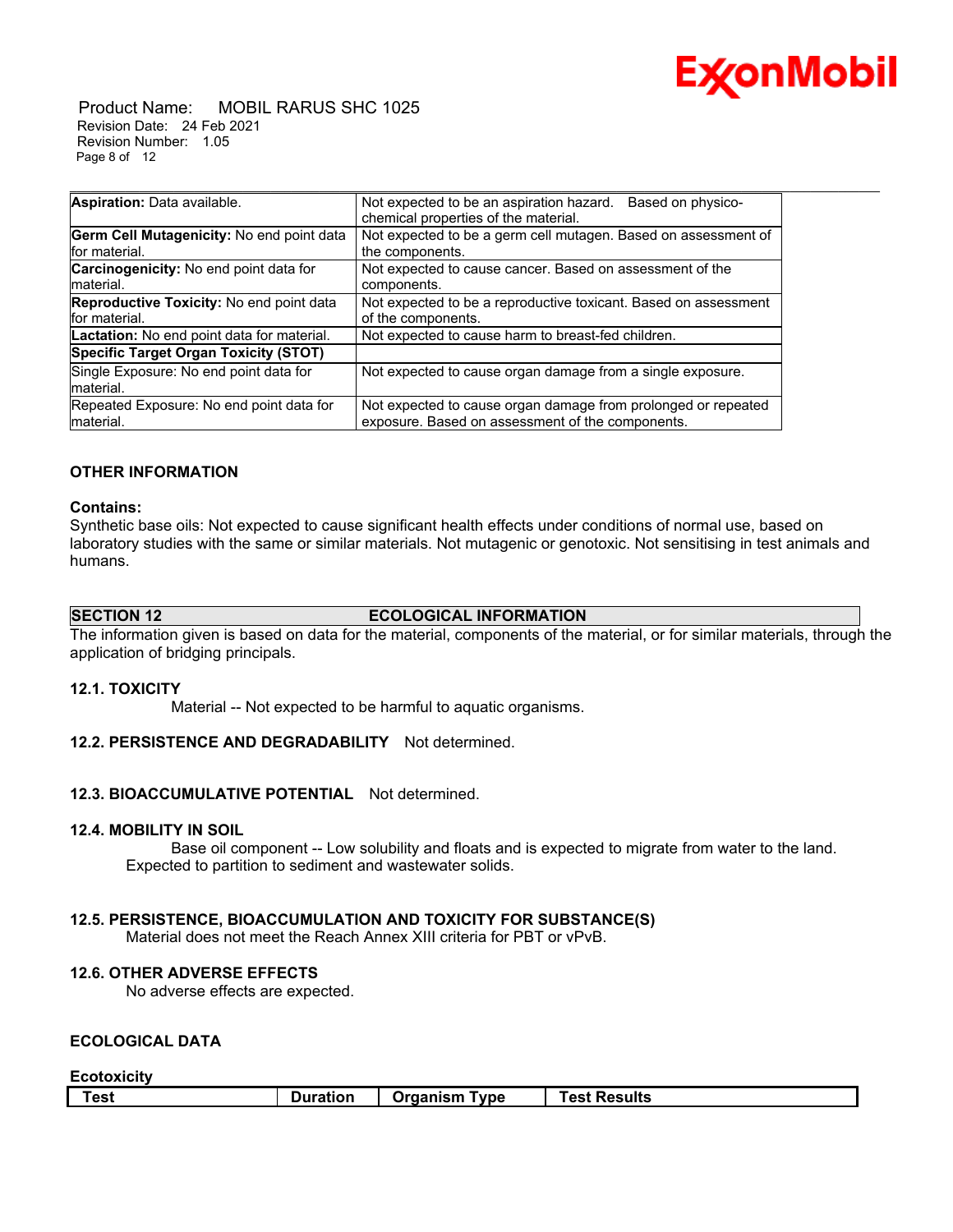

#### Product Name: MOBIL RARUS SHC 1025 Revision Date: 24 Feb 2021 Revision Number: 1.05 Page 9 of 12

| <b>Aquatic - Acute Toxicity</b>   | $48$ hour(s)        | Daphnia magna       | EL0 103 mg/l: data for similar materials |
|-----------------------------------|---------------------|---------------------|------------------------------------------|
| <b>Aquatic - Acute Toxicity</b>   | 96 hour(s)          | Oncorhynchus        | LL0 101 mg/l: data for similar materials |
|                                   |                     | mykiss              |                                          |
| <b>Aquatic - Acute Toxicity</b>   | $72$ hour(s)        | Pseudokirchneriella | ErL50 > 100 mg/l: data for similar       |
|                                   |                     | subcapitata         | materials                                |
| <b>Aquatic - Chronic Toxicity</b> | $21 \text{ day}(s)$ | Daphnia magna       | NOELR 1 mg/l: data for similar materials |

### **SECTION 13 DISPOSAL CONSIDERATIONS**

Disposal recommendations based on material as supplied. Disposal must be in accordance with current applicable laws and regulations, and material characteristics at time of disposal.

#### **13.1. WASTE TREATMENT METHODS**

 Product is suitable for burning in an enclosed controlled burner for fuel value or disposal by supervised incineration at very high temperatures to prevent formation of undesirable combustion products. Protect the environment. Dispose of used oil at designated sites. Minimize skin contact. Do not mix used oils with solvents, brake fluids or coolants.

#### **European Waste Code:** 13 02 06\*

NOTE: These codes are assigned based upon the most common uses for this material and may not reflect contaminants resulting from actual use. Waste producers need to assess the actual process used when generating the waste and its contaminants in order to assign the proper waste disposal code(s).

This material is considered as hazardous waste pursuant to The Hazardous Waste Regulations (HWR), and subject to the provisions of those Regulations.

**Empty Container Warning** Empty Container Warning (where applicable): Empty containers may contain residue and can be dangerous. Do not attempt to refill or clean containers without proper instructions. Empty drums should be completely drained and safely stored until appropriately reconditioned or disposed. Empty containers should be taken for recycling, recovery, or disposal through suitably qualified or licensed contractor and in accordance with governmental regulations. DO NOT PRESSURISE, CUT, WELD, BRAZE, SOLDER, DRILL, GRIND, OR EXPOSE SUCH CONTAINERS TO HEAT, FLAME, SPARKS, STATIC ELECTRICITY, OR OTHER SOURCES OF IGNITION. THEY MAY EXPLODE AND CAUSE INJURY OR DEATH.

#### **SECTION 14 TRANSPORT INFORMATION**

**LAND (ADR/RID): 14.1-14.6** Not Regulated for Land Transport

**INLAND WATERWAYS (ADN): 14.1-14.6** Not Regulated for Inland Waterways Transport

**SEA (IMDG): 14.1-14.6** Not Regulated for Sea Transport according to IMDG-Code

#### **SEA (MARPOL 73/78 Convention - Annex II):**

**14.7. Transport in bulk according to Annex II of MARPOL 73/78 and the IBC Code**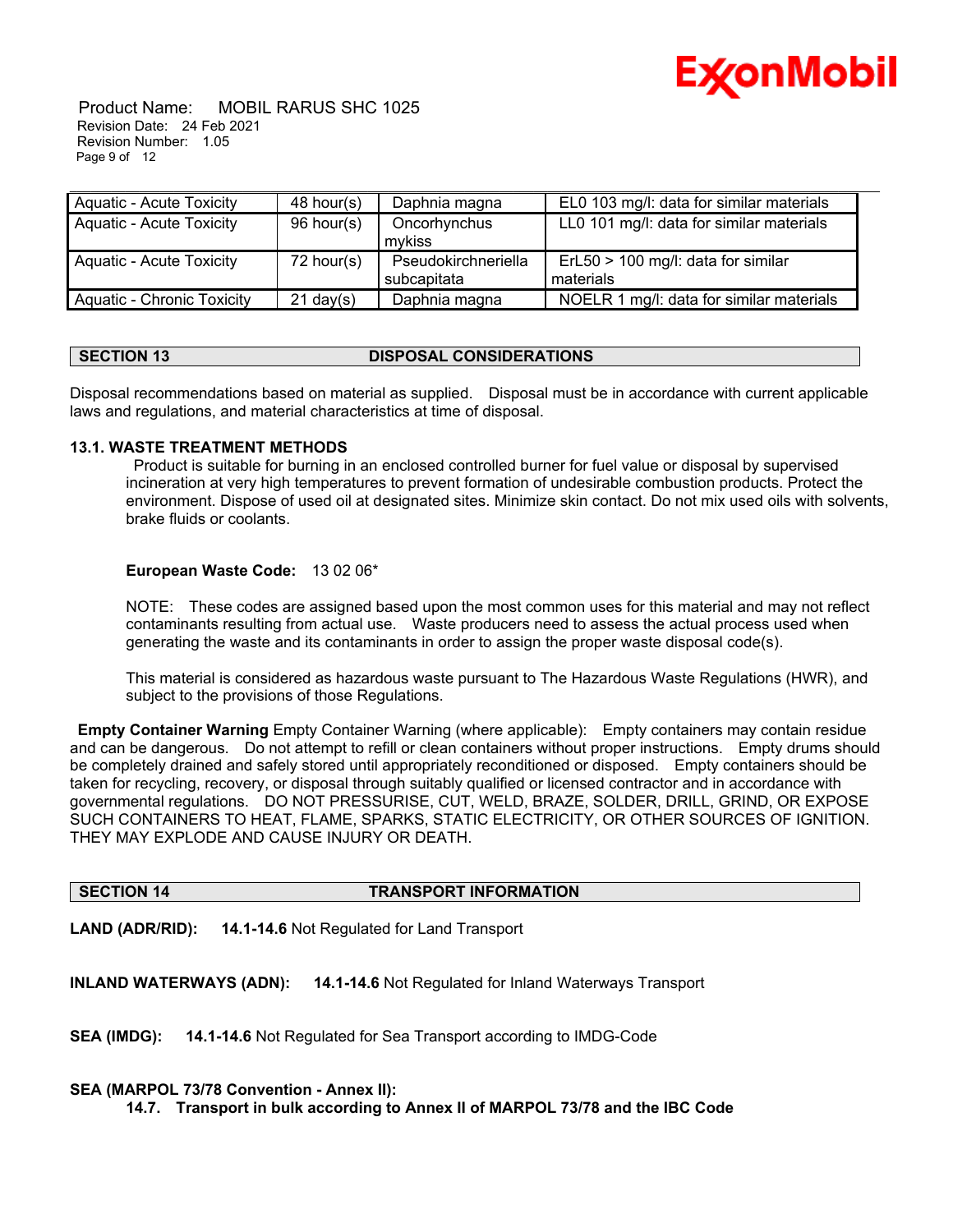

 Product Name: MOBIL RARUS SHC 1025 Revision Date: 24 Feb 2021 Revision Number: 1.05 Page 10 of 12

Not classified according to Annex II

#### **AIR (IATA): 14.1-14.6** Not Regulated for Air Transport

#### **SECTION 15 REGULATORY INFORMATION**

\_\_\_\_\_\_\_\_\_\_\_\_\_\_\_\_\_\_\_\_\_\_\_\_\_\_\_\_\_\_\_\_\_\_\_\_\_\_\_\_\_\_\_\_\_\_\_\_\_\_\_\_\_\_\_\_\_\_\_\_\_\_\_\_\_\_\_\_\_\_\_\_\_\_\_\_\_\_\_\_\_\_\_\_\_\_\_\_\_\_\_\_\_\_\_\_\_\_\_\_\_\_\_\_\_\_\_\_\_\_\_\_\_\_\_\_\_

#### **REGULATORY STATUS AND APPLICABLE LAWS AND REGULATIONS**

**Listed or exempt from listing/notification on the following chemical inventories (May contain substance(s) subject to notification to the EPA Active TSCA inventory prior to import to USA):** AIIC, DSL, ENCS, IECSC, ISHL, KECI, TCSI, TSCA

 **Special Cases:**

| <b>Inventory</b> | Status                    |
|------------------|---------------------------|
| <b>PICCS</b>     | <b>Restrictions Apply</b> |

#### **15.1. SAFETY, HEALTH AND ENVIRONMENTAL REGULATIONS/LEGISLATION SPECIFIC FOR THE SUBSTANCE OR MIXTURE**

#### **Applicable UK legislation:**

 REACH [... Registration, Evaluation, Authorisation and Restriction of Chemicals ... and amendments thereto]

CLP [Classification, labelling and packaging of substances and mixtures.. and amendments thereto]

**REACH Restrictions on the manufacturing, placing on the market and use of certain dangerous substances, mixtures and articles (Annex XVII):**

The following entries of Annex XVII may be considered for this product: None

#### **15.2. CHEMICAL SAFETY ASSESSMENT**

**REACH Information:** A Chemical Safety Assessment has been carried out for one or more substances present in the material.

### **SECTION 16 OTHER INFORMATION**

**REFERENCES:** Sources of information used in preparing this SDS included one or more of the following: results from in house or supplier toxicology studies, CONCAWE Product Dossiers, publications from other trade associations, such as the EU Hydrocarbon Solvents REACH Consortium, U.S. HPV Program Robust Summaries, the EU IUCLID Data Base, U.S. NTP publications, and other sources, as appropriate.

**List of abbreviations and acronyms that could be (but not necessarily are) used in this safety data sheet: Acronym Full text**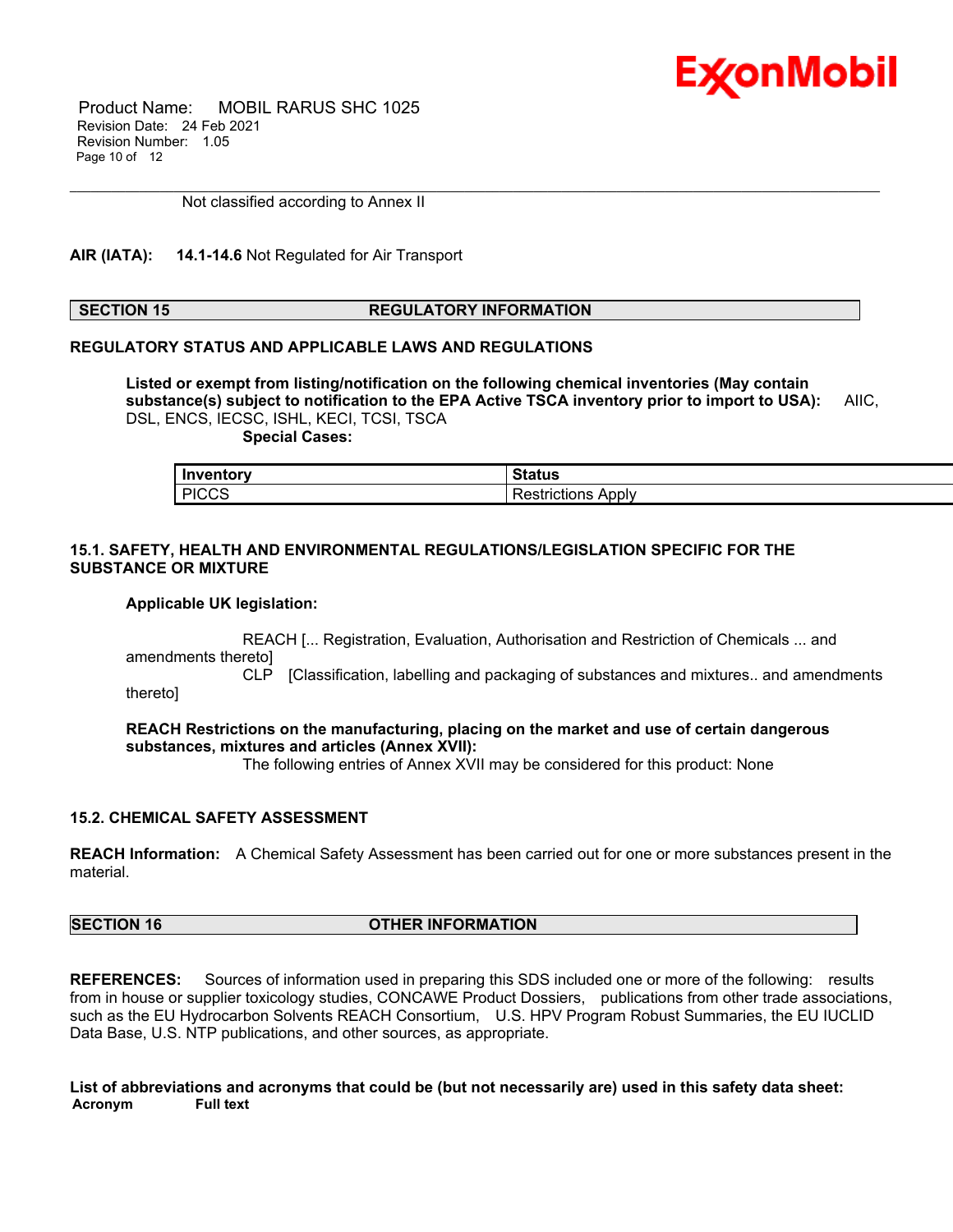# Ex⁄onMobil

 Product Name: MOBIL RARUS SHC 1025 Revision Date: 24 Feb 2021 Revision Number: 1.05 Page 11 of 12

| N/A           | Not applicable                                                                                   |
|---------------|--------------------------------------------------------------------------------------------------|
| N/D           | Not determined                                                                                   |
| NE            | Not established                                                                                  |
| <b>VOC</b>    | <b>Volatile Organic Compound</b>                                                                 |
| <b>AIIC</b>   | Australian Inventory of Industrial Chemicals                                                     |
| AIHA WEEL     | American Industrial Hygiene Association Workplace Environmental Exposure Limits                  |
| <b>ASTM</b>   | ASTM International, originally known as the American Society for Testing and Materials (ASTM)    |
| DSL.          | Domestic Substance List (Canada)                                                                 |
| <b>EINECS</b> | European Inventory of Existing Commercial Substances                                             |
| <b>ELINCS</b> | European List of Notified Chemical Substances                                                    |
| <b>ENCS</b>   | Existing and new Chemical Substances (Japanese inventory)                                        |
| <b>IECSC</b>  | Inventory of Existing Chemical Substances in China                                               |
| KECI          | Korean Existing Chemicals Inventory                                                              |
| <b>NDSL</b>   | Non-Domestic Substances List (Canada)                                                            |
| <b>NZIOC</b>  | New Zealand Inventory of Chemicals                                                               |
| <b>PICCS</b>  | Philippine Inventory of Chemicals and Chemical Substances                                        |
| <b>TLV</b>    | Threshold Limit Value (American Conference of Governmental Industrial Hygienists)                |
| <b>TSCA</b>   | Toxic Substances Control Act (U.S. inventory)                                                    |
| <b>UVCB</b>   | Substances of Unknown or Variable composition, Complex reaction products or Biological materials |
| LC.           | Lethal Concentration                                                                             |
| LD.           | Lethal Dose                                                                                      |
| LL.           | Lethal Loading                                                                                   |
| EC.           | <b>Effective Concentration</b>                                                                   |
| EL.           | <b>Effective Loading</b>                                                                         |
| <b>NOEC</b>   | No Observable Effect Concentration                                                               |
| <b>NOELR</b>  | No Observable Effect Loading Rate                                                                |
|               |                                                                                                  |

\_\_\_\_\_\_\_\_\_\_\_\_\_\_\_\_\_\_\_\_\_\_\_\_\_\_\_\_\_\_\_\_\_\_\_\_\_\_\_\_\_\_\_\_\_\_\_\_\_\_\_\_\_\_\_\_\_\_\_\_\_\_\_\_\_\_\_\_\_\_\_\_\_\_\_\_\_\_\_\_\_\_\_\_\_\_\_\_\_\_\_\_\_\_\_\_\_\_\_\_\_\_\_\_\_\_\_\_\_\_\_\_\_\_\_\_\_

#### **KEY TO THE H-CODES CONTAINED IN SECTION 3 OF THIS DOCUMENT (for information only):**

[Skin Irrit. 3 H316]: Causes mild skin irritation; Skin Corr/Irritation, Cat 3 Aquatic Acute 1 H400: Very toxic to aquatic life; Acute Env Tox, Cat 1 [Aquatic Acute 3 H402]: Harmful to aquatic life; Acute Env Tox, Cat 3 Aquatic Chronic 2 H411: Toxic to aquatic life with long lasting effects; Chronic Env Tox, Cat 2

### **THIS SAFETY DATA SHEET CONTAINS THE FOLLOWING REVISIONS:**

Composition: Component Table for REACH information was modified. GHS CLP Supplemental Statements information was added. GHS Target Organ Phrase information was deleted. Hazard Identification: Section 3 Footnotes for CLP tables information was modified. Section 01: Company Contact Methods information was modified. Section 01: Company Emergency Contact information was modified. Section 13: European Waste Code Hazardous Note information was modified. Section 15: EU Directives and Regulations information was modified.

----------------------------------------------------------------------------------------------------------------------------------------------------- The information and recommendations contained herein are, to the best of ExxonMobil's knowledge and belief, accurate and reliable as of the date issued. You can contact ExxonMobil to insure that this document is the most current available from ExxonMobil. The information and recommendations are offered for the user's consideration and examination. It is the user's responsibility to satisfy itself that the product is suitable for the intended use. If buyer repackages this product, it is the user's responsibility to insure proper health, safety and other necessary information is included with and/or on the container. Appropriate warnings and safe-handling procedures should be provided to handlers and users. Alteration of this document is strictly prohibited. Except to the extent required by law, re-